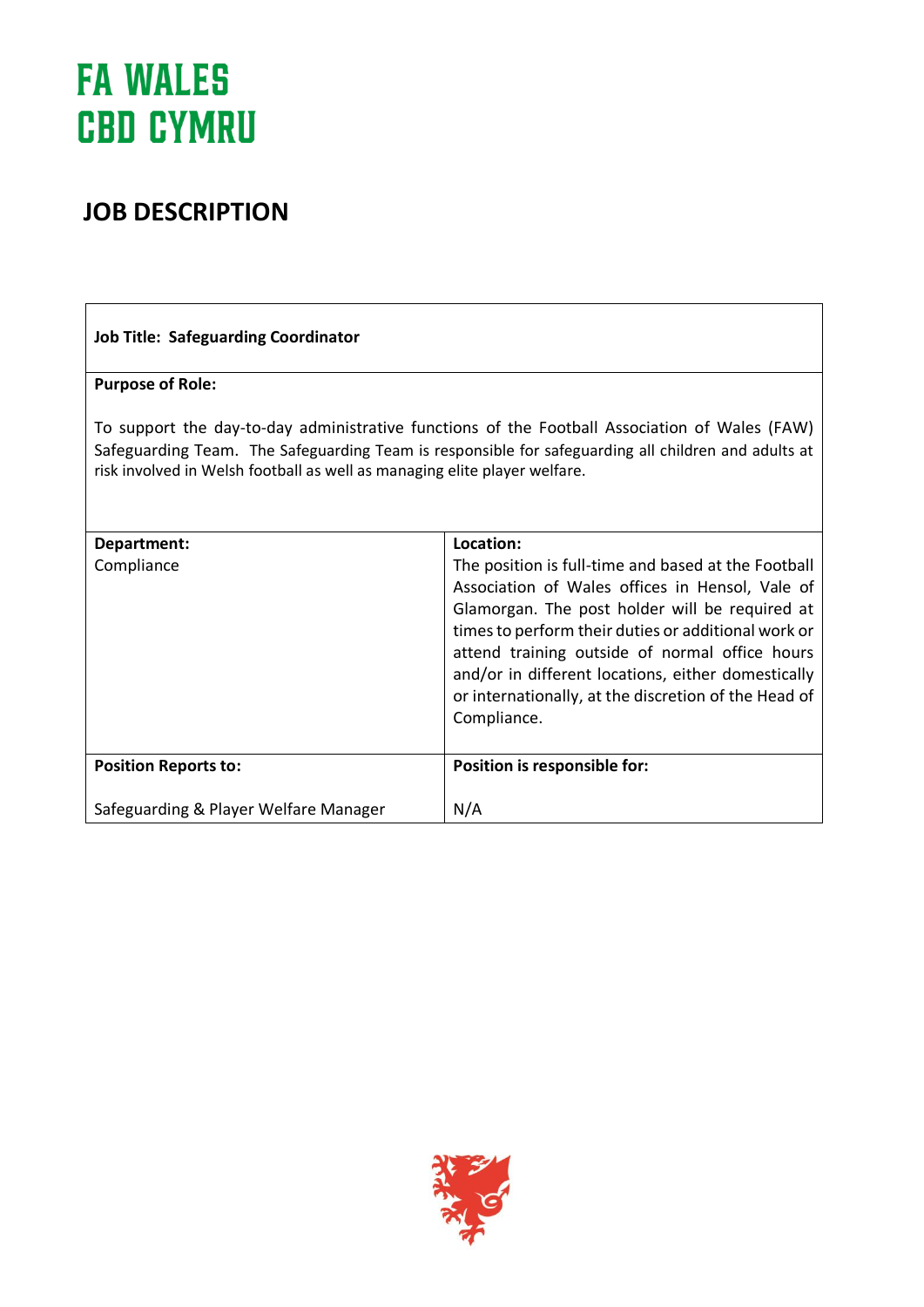### **KEY AREAS OF ACCOUNTABILITY OR RESPONSIBILITY**

### **Safeguarding**

- Administer DBS checks and ensure these are uploaded to the FAW COMET System.
- Administer Safeguarding information on the FAW COMET System.
- Operate online DBS applications.
- Provide secretarial support to the FAW's Safeguarding Panel.
- Assist with the development, implementation and promotion of Safeguarding Policies, Practices and Procedures.
- Provide advice and guidance to stakeholders on Safeguarding matters.
- Ensure DBS Certificates with content are submitted for risk assessment and issue noncompliance suspensions as necessary.
- Assist with the development and updating of rules and regulations.
- Administer the investigations process.
- Assist and advise key staff and volunteers with regards to the Club Accreditation Programme.

#### **Equality, Diversity, Inclusion & Integrity**

• Providing administrative support for Integrity matters.

#### **Other**

- Significant data entry of confidential and sensitive information.
- To undertake any other duties as instructed by Head of Department.
- Undertake such other duties as maybe required from time to time as are consistent with the responsibilities of the post and the needs of the FAW.

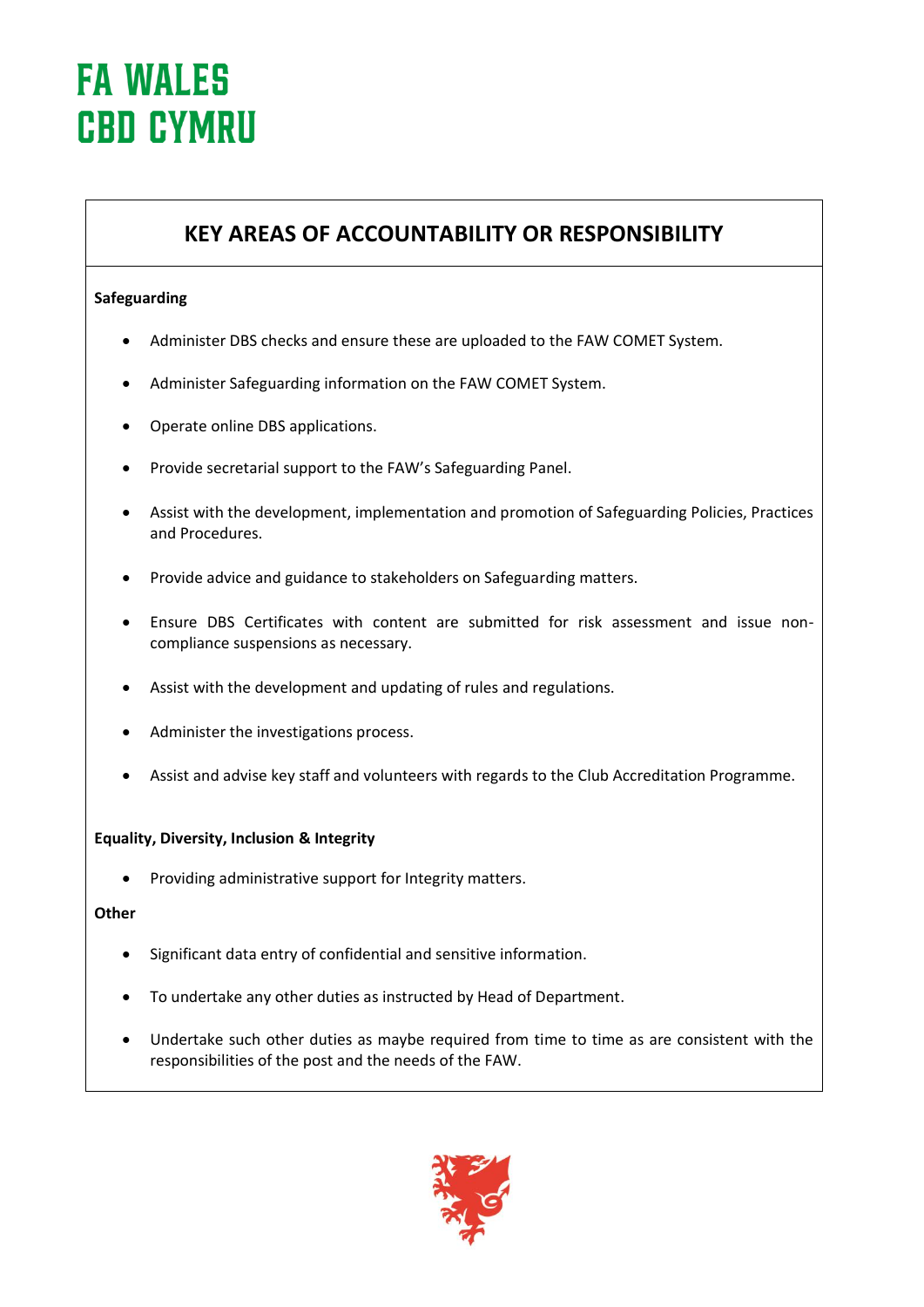*The above list of accountability and responsibility is not intended to be a comprehensive list of all the duties involved and consequently the post holder may be required to perform other duties as appropriate to the role.* 

## **PERSON SPECIFICATION**

### **Qualifications**

• Educated to A level or equivalent, or equivalent work experience.

#### **Knowledge**

- Knowledge and understanding of safeguarding and child protection (advantageous)
- Knowledge of the FAW's Rules & Regulations (advantageous)
- Knowledge of DBS processes & relevant legislation (advantageous)

### **ROLE SPECIFIC REQUIREMENTS**

- Experience in administrative processing and procedure development.
- Experience of Microsoft applications, for example Word, Excel and Outlook are essential.
- Experience of data entry and databases.
- Excellent written and verbal communication skills.
- Strong interpersonal skills.
- Must be self-motivated.
- Demonstrate flexibility.